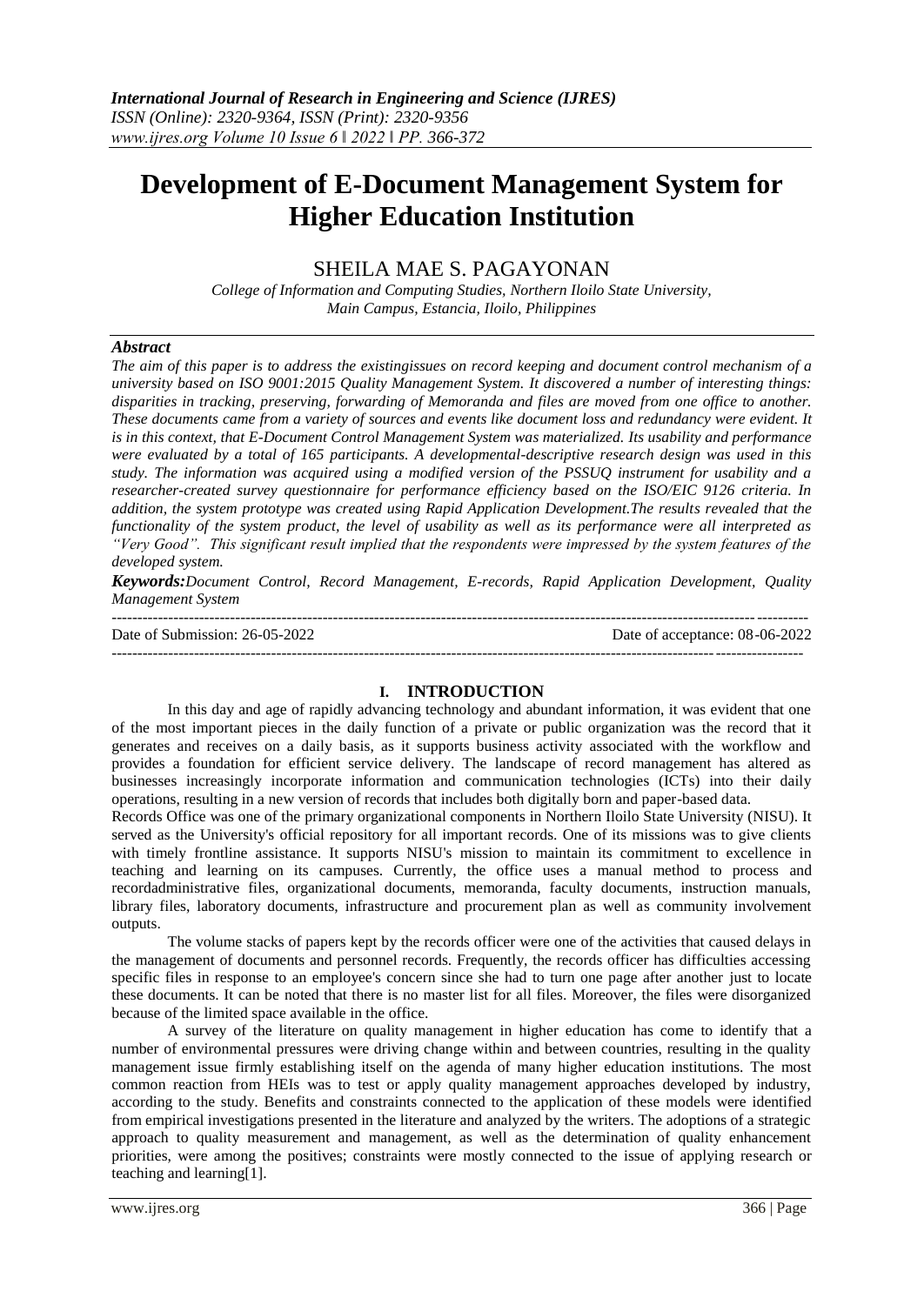Human Resource Management System is an information system that intends to lessen the administrator's effort in keeping track of everyday occurrences such as attendance, projects, works, and appointments. It also covers identifying personnel, tracking their hourly attendance, and determining their

payable hours or days. It also keeps track of each employee's time spent in the company, which can be utilized for performance evaluation. On this basis, transfers, removals, and promotions can be made $[2]$ .

SeRIA Staff Movements Management System (SSMMS) is a system that uses the System Development Life Cycle (SDLC) approach to track employees' attendance at work and leave requests. Staff can use this system to register daily attendance, apply for leave, read their profile, and track the status of their leave applications, while the coordinator can examine and generate attendance reports for the staff. The application is managed by the administrator, who can accept or reject the staff leave request. SSMMS also saves time and money in terms of management. The deployment of this system reduces the use of traditional systems while increasing the use of computers in the company [3].

In [4], a study that determines the extent to which 14 out of 15 barangays in Quezon City complied with the relevant laws, rules, and regulations on archives and records administration. In the process of collecting data, survey questionnaires were distributed and follow-up interviews were conducted. The findings revealed that, in order to effectively serve their constituents, barangays in Quezon City must modernize and standardize their archives and records management systems in compliance with Republic Acts.

In [5], an exploratory study of how the Quality Management System (QMS) principles help develop Quality Culture (QC) in maritime education and training institutions (METIs) under the Philippine jurisdiction. Maritime education and training (MET) governance has quality, quality assurance, and management challenges. Fostering institution-specific QC has received much attention, but practical tools or approaches to capture this essential component are lacking despite the increased interest in QC. The study identified the principles of the QMS, different understanding of quality in MET, constructs of quality assurance approaches, and styles of QC. The researcher conducted a qualitative research method and utilized online survey questionnaires to garner data on the research topic. Online survey questionnaires were disseminated to METIs' Quality Champions and MARAD Evaluators to gather their viewpoints about quality, QMS, quality assurance and QC. Examination of the data exposed that QMS principles motivate and stimulate QC practices and that these conceptions significantly impact organisational performance. The research also unfolds METIs' standpoint that quality in MET can be classified under the fitness for purpose category. Further, the study revealed that the Philippine METIs portray a Regenerative type of QC. The findings of this study indicate that when a QC is wellestablished within an organisation, it will improve organisational efficiency while also impacting core functions. As a result, it is necessary to advocate that both of these principles are mutually advantageous.

The adoption and use of ICT to enhance and facilitate KM has brought to focus the urgent need to come out with new methods, tools and techniques in the development of KM systems frameworks, knowledge processes and knowledge technologies to promote effective management of knowledge for improved service deliveries in higher education. To succeed in KM, higher education institutions must endeavor to effectively link KM initiatives and processes with their ever-changing needs to advance their goals. Addressing these challenges call for a new conceptual framework and expanded research agenda to ensure success in the utilization of ICT in KM. Using the synergies from Stankosky's (2005) KM pillar for enterprise learning together with the task/technology fit theory (Goodhue and Thompson, 1995) to form the basis for defining our approach; this paper proposes a conceptual framework for enhancing KM using ICT in higher education. In addition, the paper identifies several research issues to bridge the gap that currently exists between the requirements of theory building and testing to address the different emerging challenges in KM using ICT in higher education [6].

In this context, this study is aimed at developing a web-based management information system called E-Document Management System which would take advantage of advances in information technology to manage records and files available in the university. It also sought to ascertain the level of usability of the proposed features as regarded by user groups and to assess their performance in terms of information dependability and time efficiency as viewed by their target users.

#### **1.1 Conceptual Framework of the Study**

Figure 1 presented the conceptual framework of the study. The inputs were the essential part of the system in order to produce relevant output of reports such as the following: administrative files, organizational documents, memoranda, faculty documents, instruction manuals, library files, laboratory documents, infrastructure and procurement plan as well as community involvement outputs. The data inputs were securely processed and managed by the E- Document Management System for a better output of records. The system's outputs included organized electronic records, quick retrieval of relevant papers, and a methodical approach to record keeping and archiving.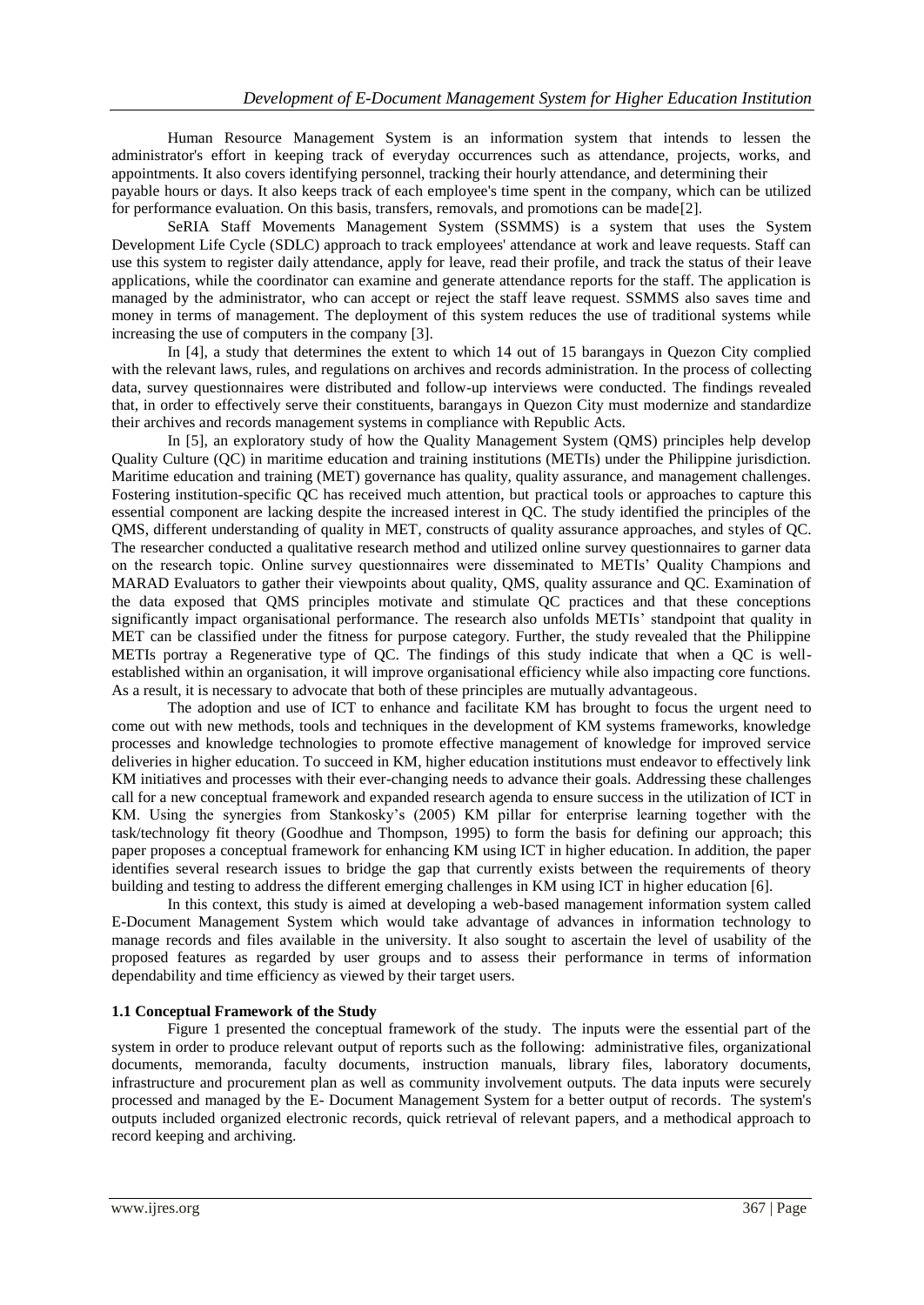

**Figure 1. The Conceptual Framework of the Study**

# **1.2 Objectives of the Study**

The main objective of the study is to design and develop a web-system that is simple and complete for the convenience of Record Officer and employees of Northern Iloilo State University, Estancia, Iloilo, Philippines in pursuit in achieving quality services offered to clienteles.

The researcher also determines the level of functionality,usability and performance of the E-Document Management System.

# **II. METHODOLOGY**

# **2.1 Software Development Life Cycle Model**

For the software development activities, the study used the Rapid Application Development (RAD) paradigm as the software development life cycle. Prototypes are used in the RAD model as a working model that is integrated into the final product [7]. Prototyping and iterative development are required. The planning required for building the product is included in the process of writing the program. A prototype is an essentially equivalent functioning model of a product component [8]. Users are given the prototype to test and provide feedback, after which it is re-analyzed and changed, and a second prototype is created. The cycle repeats itself until users and developers agree on a final system [9].

The RAD model consisted of four phases namely requirements planning phase, user design phase, rapid construction phase and cutover phase [10]. At each phase, the researcher performs specific activities leading to the phase's deliverable. Figure 2 shows the RAD model.



**Figure 2. The Rapid Application Model**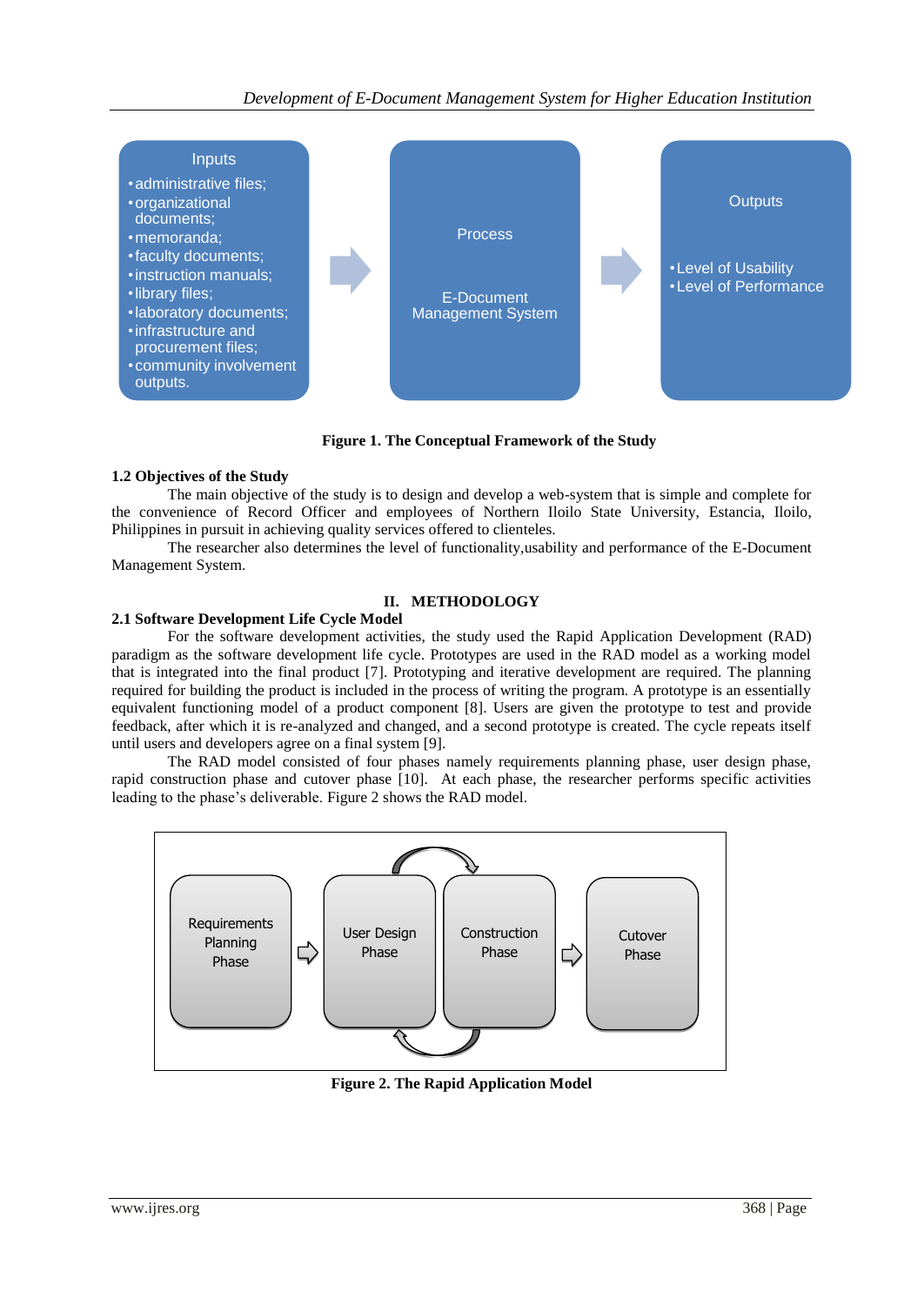#### **2.2 Physical Network Topology**

The physical network topology visualized the communication schemes of physical networks and its arrangement. The physical network topology illustrates the placement of the components in the network. It showed the configuration of cables, computers, and other devices.

Since the system was a web-based system. It can run on one or more computer in a network and can be accessed via a web browser using an assigned Internet Protocol (IP) Address of the server where the program and manipulation of data were stored. Figure 3 shows the physical network topology of the system.



**Figure 3. Physical Network Topology of the System.**

#### **2.3 Application Architecture Model**

The application architecture model describes the recommended layouts for the core functions. The diagram depicted the hierarchy of the proposed system's primary logical components. Logical architecture identifies the software components required to implement a solution, displays their interdependencies, and distributes them along logical levels. The physical distribution of components and functions on servers, computers, networks, and remote sites was the focus of tiers. The N-tier architecture was used in this research. Client–server architecture divides the system's functionality into services, each of which is offered by a separate server. Clients are those who use these services and must connect to servers in order to do so [11]. It consists of four layers namely the presentation layer, the application and logic layers also known as the business layer, the data manipulation layer, and the database layer.

The presentation layer, often known as the graphical user interface (GUI), integrated the functionalities that allowed the user to interact with the system. The display layer was executed at the web browser via local hosting in the server version of E-Document Management System. The business layer enclosed the required business logic and implemented the system's principal functionality. The suggested system's data manipulation layer implemented the procedures involving the maintenance of records. The database, tables, and records were all handled by the My Structured Query Language (MySQL) database server. Figure 4 shows the application architecture model of the system.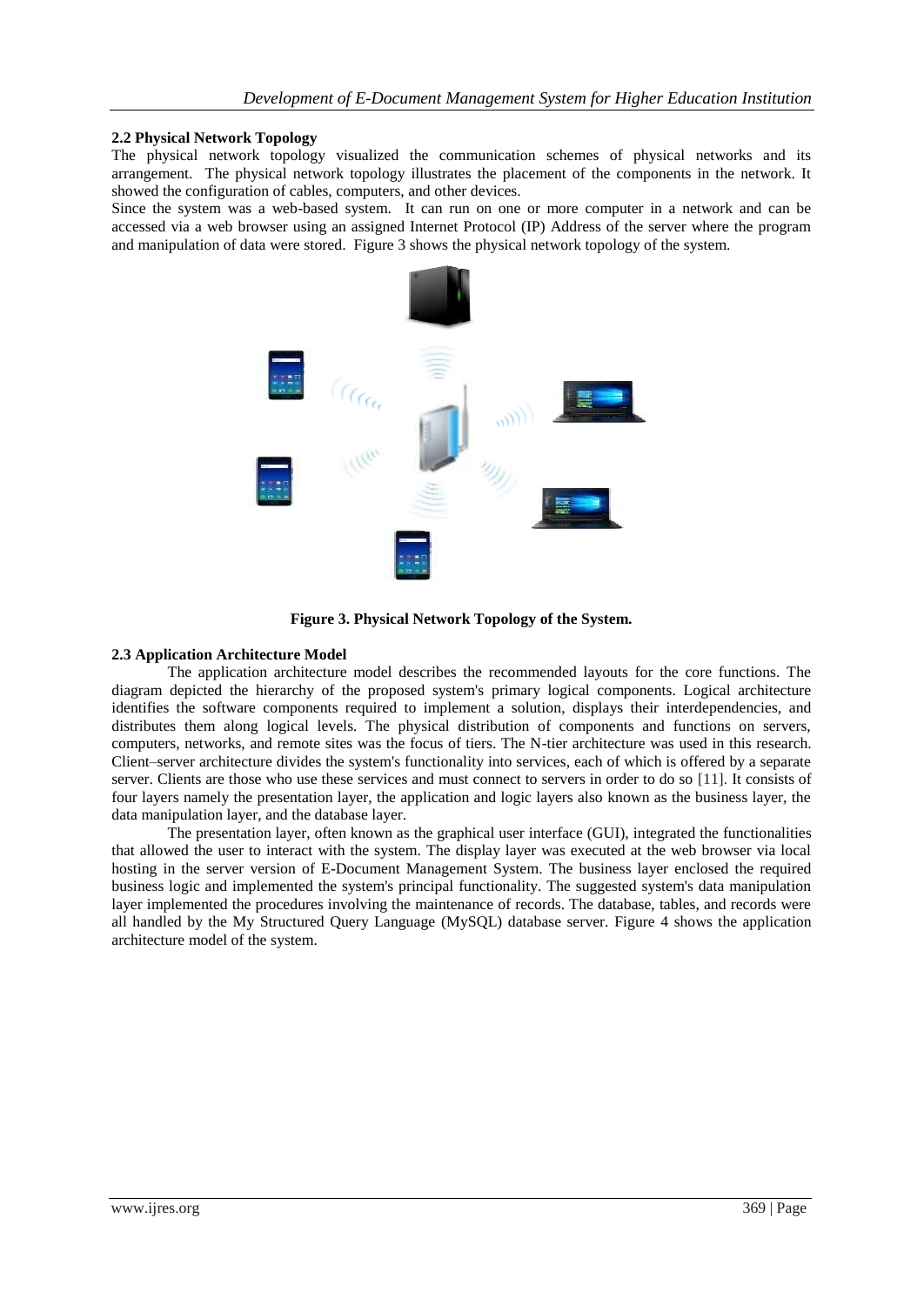

**Figure 4. Application Architecture Model of the System.**

# **III. RESULTS AND DISCUSSION**

#### The results obtained are as discussed below:

### **3.1 Functionality of the System Product**

The table below shows the result of the respondent's feedback on the functionality of the system product in terms of functional appropriateness, functional correctness, and functional completeness. On the extent of designing the system product to end-users, the functional appropriateness  $(M= 4.81)$ , functional correctness (M=4.71) and functional completeness (M=4.75) were described as "Very Good".

These findings simply suggested that with the system product when implemented, the delivery of incoming and outgoing communication, as well as the recording and retrieving of personal (201) files to target end-users, had a high level of suitability. The recording and retrieving of records in electronic format were provided in a fast and efficient way. As needed by the users, the system product should enhance the day to day transactions being provided to the clienteles. This requirement was employed in a sequence of handy components. The NISU Record Officer also stated that through this system, her works became organized and it caters her daily activities. Table 1 shows the results.

| A WALLY AT ALWARD VALWEILED. A WWW.WINDERD. WAL VALW.A WALVELWALLY.                                                                                                                                                                                                                                            |      |                                                                                                                                                                                                  |
|----------------------------------------------------------------------------------------------------------------------------------------------------------------------------------------------------------------------------------------------------------------------------------------------------------------|------|--------------------------------------------------------------------------------------------------------------------------------------------------------------------------------------------------|
| <b>Implementation Indicators</b>                                                                                                                                                                                                                                                                               | Mean | Verbal Interpretation                                                                                                                                                                            |
| functional appropriateness                                                                                                                                                                                                                                                                                     | 4.81 | Verv Good                                                                                                                                                                                        |
| functional correctness                                                                                                                                                                                                                                                                                         |      | Verv Good                                                                                                                                                                                        |
| functional completeness                                                                                                                                                                                                                                                                                        | 4.75 | Verv Good                                                                                                                                                                                        |
| $\mathbf{1}$ and $\mathbf{2}$ and $\mathbf{3}$ and $\mathbf{4}$ and $\mathbf{5}$ and $\mathbf{6}$ and $\mathbf{5}$ and $\mathbf{6}$ and $\mathbf{6}$ and $\mathbf{7}$ and $\mathbf{8}$ and $\mathbf{7}$ and $\mathbf{8}$ and $\mathbf{8}$ and $\mathbf{8}$ and $\mathbf{8}$ and $\mathbf{8}$ and<br>1.10010000 |      | $\mathbf{1}$ $\mathbf{1}$ $\mathbf{2}$ $\mathbf{3}$ $\mathbf{4}$ $\mathbf{5}$ $\mathbf{6}$ $\mathbf{0}$ $\mathbf{1}$ $\mathbf{3}$ $\mathbf{5}$<br>$\mathbf{r}$<br>$\sim$ $\sim$ $\sim$<br>$\sim$ |

**Table 1. Respondents' Feedbacks on the Functionality of the System Product.**

 *Legend: 1.00-1.80 (Poor); 1.81-2.60 (Fair); 2.61-3.40 (Average); 3.41-4.20 (Good); 4.21-5.00 (Very Good);*

# **3.2 Level of Usability**

Usability features is the ability of the system product to be understood, learned, operated, accessed and provides visual appearance, under specified settings of the system. The level of usability of the system was evaluated in terms of understandability, learnability, operability, accessibility, and user interface aesthetics. The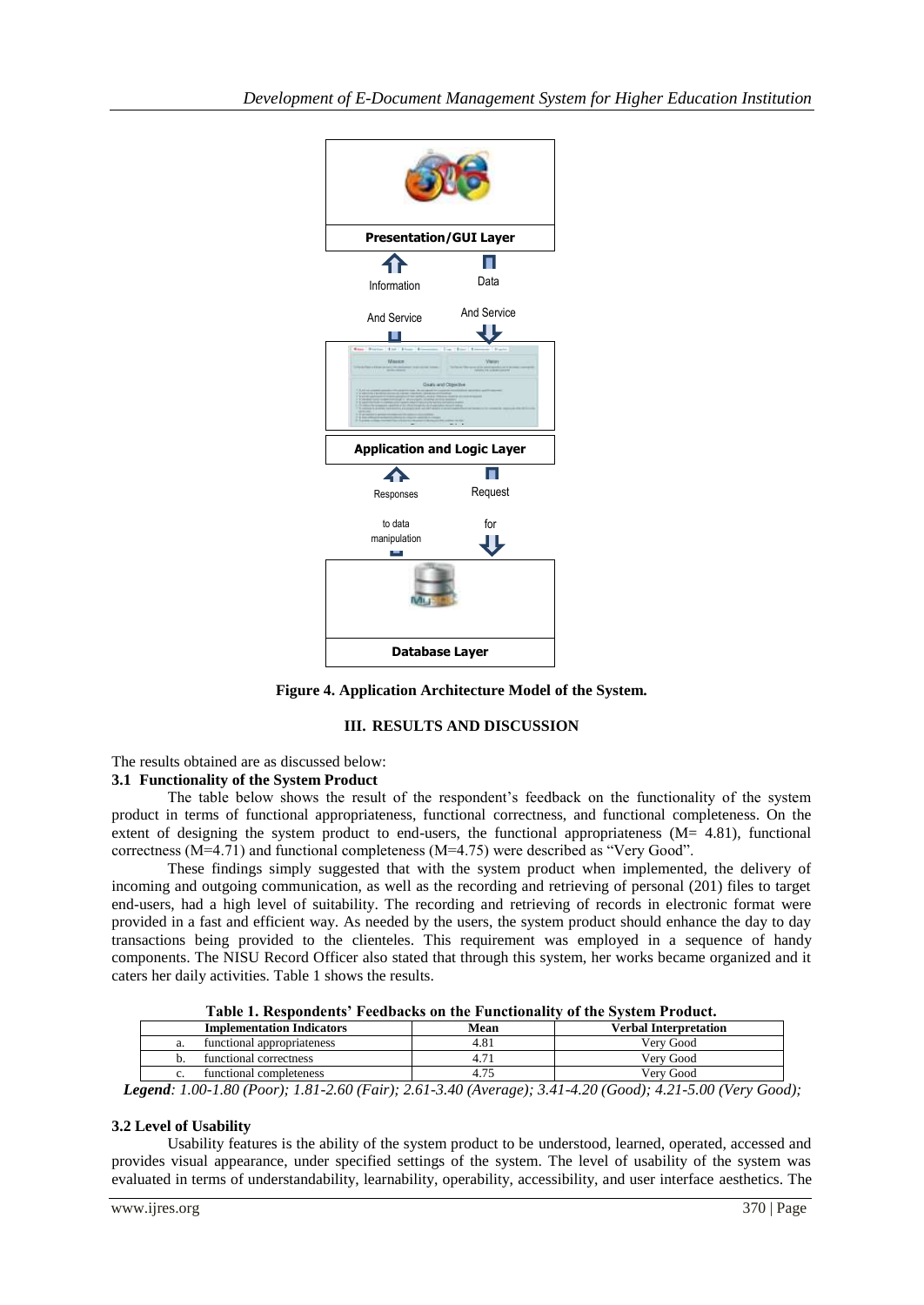respondents' feedbacks for the level of usability in terms of understandability (M=4.75), learnability (M=4.79), operability (M=4.70), accessibility (M=4.69), and user interface aesthetics (M=4.78) were all interpreted as "Very Good". Findings revealed that the system product, when utilized, possessed a high level of usability wherein end-users were able to easily understand due to its simple design and features. Table 2 shows the result.

| <b>Implementation Indicators</b> | Mean | <b>Verbal Interpretation</b> |
|----------------------------------|------|------------------------------|
| understandability<br>a.          | 4.75 | Verv Good                    |
| learnability                     | 4.79 | Verv Good                    |
| operability<br>c.                | 4.70 | Verv Good                    |
| accessibility<br>α.              | 4.69 | Very Good                    |
| user interface aesthetics<br>e.  | 4.78 | Very Good                    |
|                                  |      |                              |

**Table 2. Respondents' Feedbacks on the Usability of the System Product.**

 *Legend: 1.00-1.80 (Poor); 1.81-2.60 (Fair); 2.61-3.40 (Average); 3.41-4.20 (Good); 4.21-5.00 (Very Good);*

#### **3.3 Performance Evaluation of the System Product**

Performance is the capability of the system product to provide total effectiveness in relation to the utilization of resources. The performance of the system was evaluated in terms of reliability and efficiency. The results showed that the performance of the system product in terms of reliability (M=4.76) and time efficiency (M=4.65) were all interpreted as "Very Good".

Findings revealed that the system product upon evaluation was able to manage records in the day to day transactions of the Record office. The respondents believed that the throughput procedure and response time were outstanding. The system product was able to deliver actual results and capable of assisting in the day to day transactions of the office. The most important transactions such as receiving and releasing of incoming and outgoing communication, updating of employees' records primarily catered the daily activities of the Record Office. Table 3 shows the performance evaluation of the system product.

| <b>Implementation Indicators</b> | Mean           | <b>Verbal Interpretation</b> |
|----------------------------------|----------------|------------------------------|
| reliability<br>а.                | $\sim$<br>4.76 | Verv Good                    |
| time efficiency<br>υ.            | 4.65           | Verv Good                    |

*Legend: 1.00-1.80 (Poor); 1.81-2.60 (Fair); 2.61-3.40 (Average); 3.41-4.20 (Good); 4.21-5.00 (Very Good);*

# **IV. CONCLUSION**

In view of the results of the study, the following conclusions were arrived:

The Document Management System was able to handle daily records, which was judged to be an important aspect of the university's quality management system in providing excellent services to its clients.

Furthermore, due to its straightforward design and features that are simple to comprehend, access, and apply, the E-Document Management System proved to be extremely user-friendly.

Employees' information was made conveniently and rapidly available for use by the individual in need, which was an excellent organizational practice.

In terms of accuracy and timeliness of information given to clients, the system met the expectations of the Record Officer and the Faculty and Staff of NISU Estancia, Iloilo, Philippines.

#### **V. RECOMMENDATIONS**

From the findings and conclusions of the study, the following recommendations were strongly suggested:

- 1. Since automation and computerization were adapted and used in most offices and schools, it may be suggested that the E-Document Management System shall be implemented and used by Northern Iloilo State University to help the Record Officer in managing records of employees, administrative files, organizational documents, memoranda, instruction manuals, library files, laboratory documents, infrastructure and procurement plan as well as community involvement outputs.
- 2. Since NISU is composed of seven campuses, it is highly recommended that the University replicates the system for better practice of the organization.
- 3. The university may continue to update the system which may help to maximize its potential and improve its functionalities, usability, and efficiency.
- 4. A similar study should be made with the integration of Short Messaging Systems (SMS) Tecchnologyfor notifications.